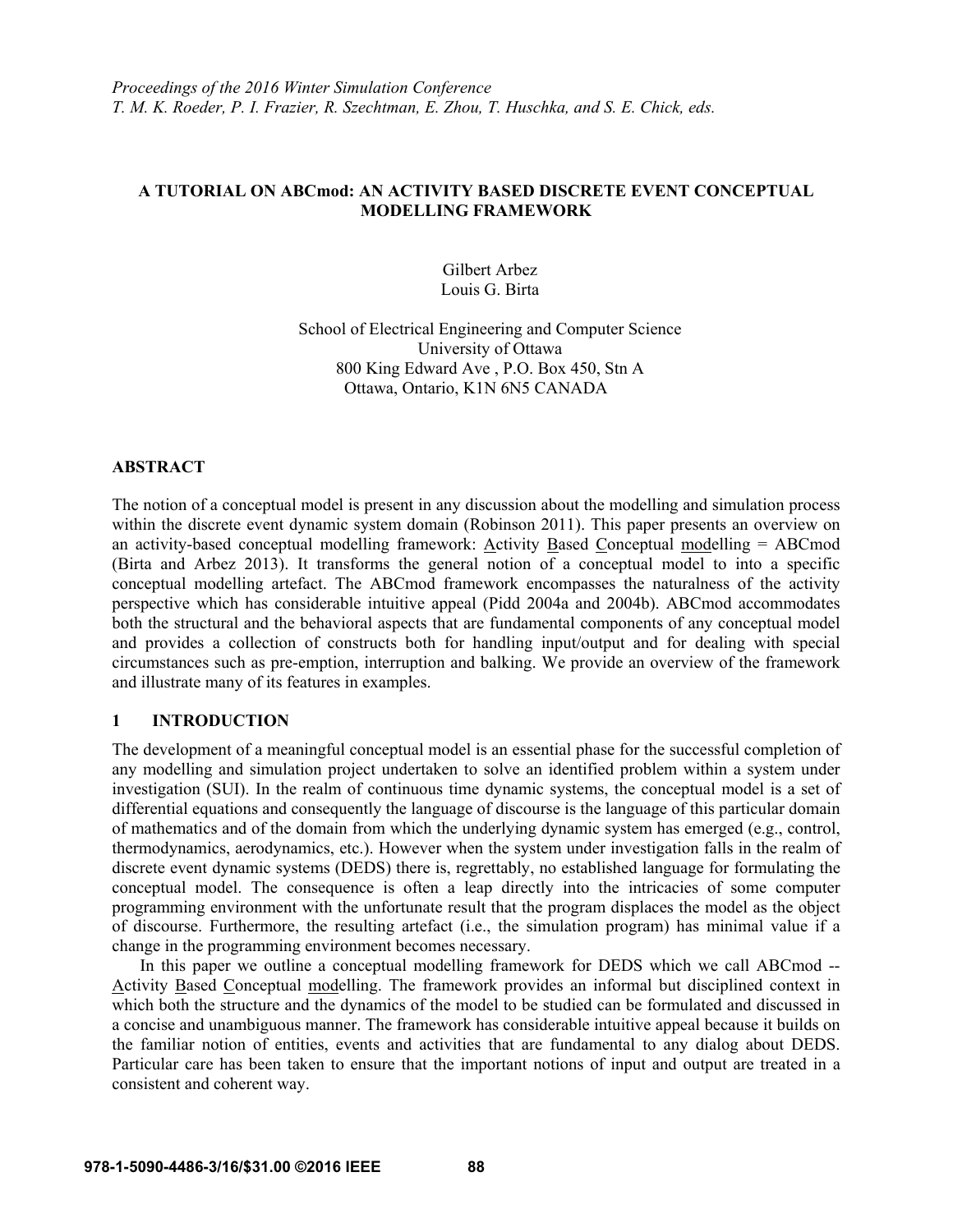The perspective we adopt is that a conceptual model is a carefully constructed artefact that consolidates, in a consistent and coherent manner, those behavioural features of the SUI that are deemed to have relevance to the achievement of project goals. Such a model serves as a descriptive bridge between the generalities of the project description and the precision required for the development of the simulation program that generates the behaviour data acquired over a prescribed observation interval that is required for resolving the project goals. This perspective is reasonably consistent with the notion of conceptual modelling used in Information Systems and Software Engineering as presented in (Mylopoulos 1992).

Apart from the fundamental requirement to capture the essential behavioural features of the SUI, there are two important qualities that any conceptual model within the DEDS domain should have; namely,

- a) It must be sufficiently transparent so that all stakeholders in the project can use it as a means for discussing those mechanisms within the SUI that have relevance to the characterization of its behaviour (as interpreted from the perspective of project goals).
- b) It must be sufficiently comprehensive so that it can serve as a specification for the computer program that will provide the means for carrying out the simulation study.

The ABCmod framework is informal in nature and is driven by a desire for conceptual clarity. But at the same time, it has a high level of precision, generality and adaptability. To a significant extent, these features flow from the incorporation of software development concepts (looping, decision-making, data structures, etc.). The framework, as presented in the discussions which follow, can accommodate a wide range of project descriptions. However it is not intended to be rigidly defined; it can be easily extended on an *ad hoc* basis when specialized needs arise.

One particular aspect of ABCmod needs to be emphasized; namely, that it must not be interpreted as a programming environment. This is, in fact, reflected in the absence of any discussion about time management. Its purpose instead is to provide an environment for model specification; i.e., a vehicle for making the transition from a project description to a simulation program. The intent is to facilitate the abstraction of the SUI's structure and behaviour without concerns about programming issues and details.

The basic concepts underlying our approach are not new. They can be traced back to the activity scanning paradigm and the three-phase paradigm that are usually identified as one of the modelling and simulation "world views". A comprehensive presentation of activity scanning from a programming perspective can be found in (Kreutzer 1986). Examples of the utilization of this paradigm can be found in (Martinez 2001), (Shi 2000) and (Gershwin 1991). The specific perspective that underlies our approach shares some commonalities with the work of (Overstreet and Nance 2004). The three-phase paradigm is described in (Pidd 2004a).

Note finally that the presentation of the ABCmod framework that is provided in this paper is significantly abbreviated and is intended only to convey its fundamentals. A more complete discussion can be found in Chapters 3 and 4 of (Birta and Arbez 2013).

## **2 THE LANDSCAPE OF PERTINENT VARIABLES**

We begin by noting that sequences of random values, ordered in time, are a fundamental and recurring feature within the DEDS domain. Our particular interest here encompasses a broad spectrum of possibilities; these range from the creation of such sequences to capturing such sequences as flowing from the model. Coupled with the notion of event (changes in the model that occur at discrete points in time), variables in a DEDS model have specific characteristics. This section describes the characteristics adopted in ABCmod and additional variable-related notions that are pertinent to our presentation of the modelling and simulation activity within the DEDS domain. These play an important role throughout the presentation.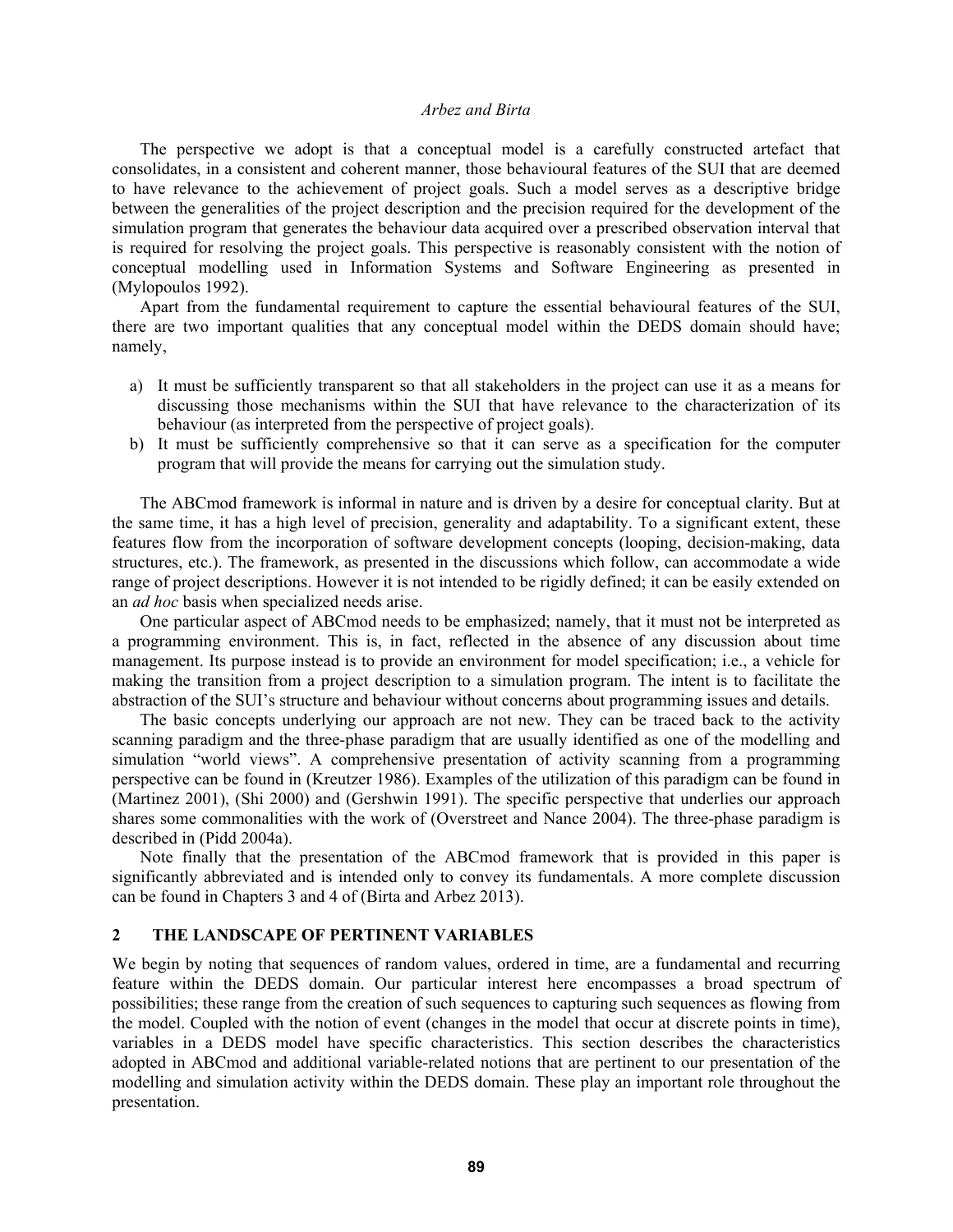## **2.1 Random Variates, RVV's and RVP's**

The execution of a DEDS simulation model can be viewed, in somewhat idealized terms, as a mapping of prescribed random input behavior into random output behavior. The "idealization" at play here arises from the observation that "randomness" within the computing milieu is not, in fact, genuinely random. More specifically, the "random" values that are required in the characterization of random input behavior are, of necessity, samples taken from prescribed probability distributions using algorithmic methods. However, by their fundamental nature, these methods do not guarantee genuine randomness. The values thus generated are called *random variates,* and they are generally regarded as "pseudorandom". In the sequel, we refer to a variable whose values are random variates as a *random variate variable* (RVV).

Within the ABCmod framework, the values for a designated RVV are always provided by a procedure called a random variate procedure that is distinguished with the prefix RVP. The statistical characteristics of the RVV are provided in this procedure. For example, RVP.GetDelta() could be the random variate procedure used to generate values for the random variate variable, delta.

#### **2.2 Discrete Time Variables**

A discrete-time variable is a time dependent variable whose value changes only at discrete points in time. Such variables are of fundamental importance in the development of models for discrete event dynamic systems because of their key role in the characterization of both the input and the output of such models.

We recognize two types of discrete-time variable which are called *sample discrete-time variables* and *piecewise constant discrete-time variables* (see Figure 1). The same scheme is used for representing the time-evolution of these two types of variables, namely the characterizing sequence  $CS[x]$  which is a sequence of ordered pairs:  $CS[x] = \langle (t_k, x_k) : k = 0, 1, 2, \ldots \rangle$ . It is convenient to separate the characterizing sequence into two underlying sequences, the *domain sequence for x*,  $CS<sub>D</sub>[x] = \langle t_k : k = 0, 1, 2 ... \rangle$ , and the *range sequence for x*,  $CS_R[x] = \langle x_k : k = 0, 1, 2 \ldots \rangle$ .



Figure 1: The sample discrete-time variable (a) and the piecewise constant discrete-time variable (b).

The key feature of the sample discrete-time variable  $x(t)$  is that its value is meaningful only for those values of *t* in  $CS<sub>D</sub>[x]$ . On the other hand, a piecewise-constant discrete-time variable,  $x(t)$  has a defined value for all values of *t* within the observation interval. To be specific, our convention will be that  $x(t) = x_k$  for  $t_k \le t < t_{k+1}$  for  $k = 0, 1, 2, ...$ 

There are, however, differences in manner in which sample discrete–time variables and piecewise constant discrete-time variables are handled in ABCmod. Consequently we shall often refer to the characterizing sequence for a sample discrete-time variable, *x,* as a *sample sequence* (denoted by PHI[*x*]) and we shall refer to the characterizing sequence for a piecewise constant discrete-time variable, *x*, as a *trajectory sequence* (denoted by TRJ[*x*]).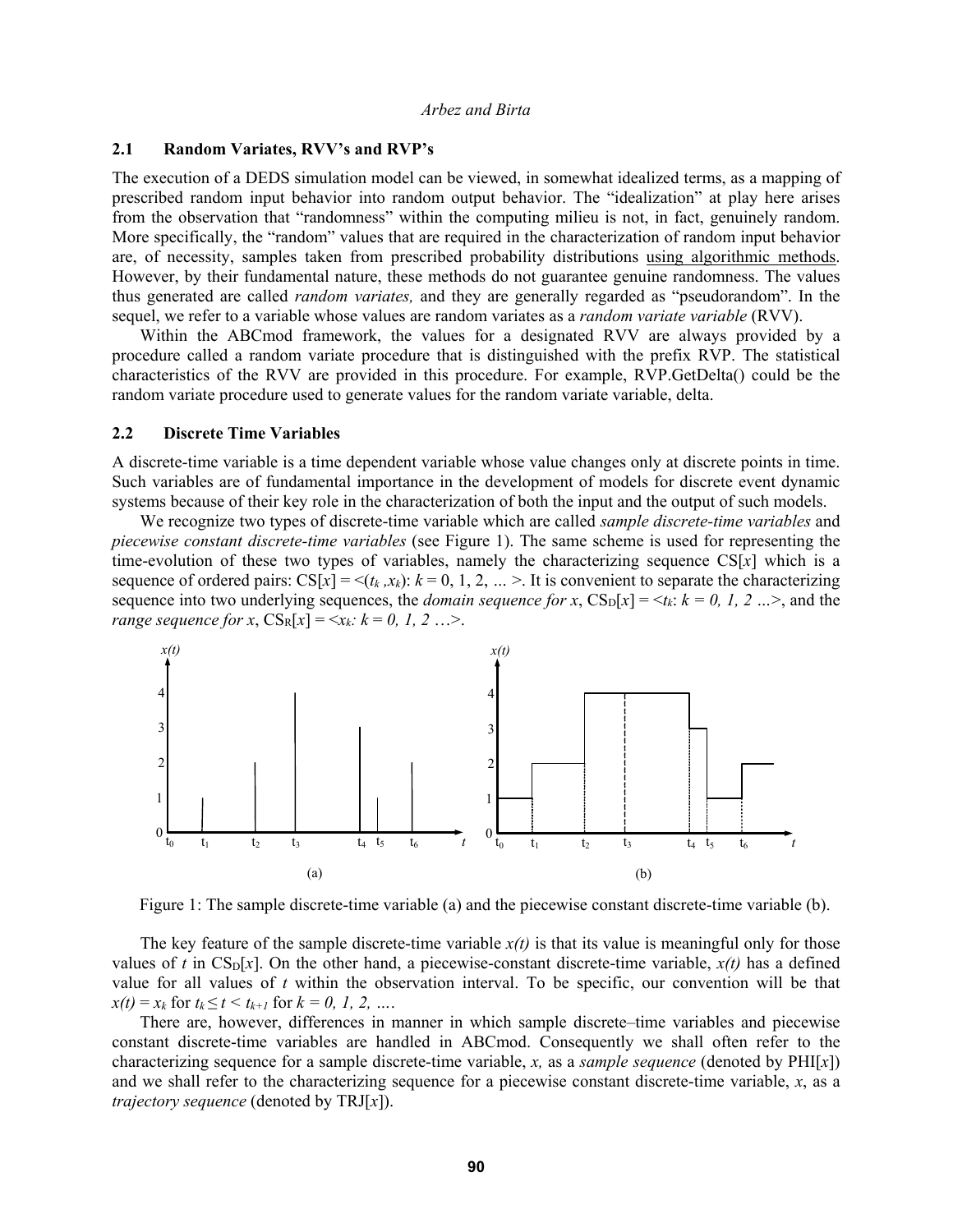# **2.3 Input and Output**

Our perspective is that "input" is a facet of the SUI's behavior that has an impact upon it but is not itself affected by that behavior. Not surprisingly, these influences are represented by variables; i.e., input variables. Furthermore the values of input variables are generally associated with a prescribed data model. These data models can have a random basis in which case the input variable is a random variate variable (RVV). The data model can also be deterministic, in which case values are assigned via a deterministic value procedure (DVP) rather than a RVP. We identify two broad categories of input that provide a natural dichotomy of the range of possibilities.

Exogenous input: Generally it can be assumed that there exists a boundary that surrounds the SUI and separates it from its environment. Nevertheless there are almost always aspects of the environment that extend across this boundary and influence the SUI's behaviour. This influence is captured by the *exogenous input* to the SUI. Two types of input variables are associated with exogenous inputs. The *Environmental Input Variables* which are generally piecewise constant discrete-time variables and *Entity Stream Input Variables* are sample discrete-time variables typically used to represent the arrival aspect of a stream of entities that enter the model.

Endogenous input: Often there are facets of the SUI itself that have an impact upon its behaviour but are not themselves influenced by it. This "embedded influence" represents the *endogenous input* to the SUI. Endogenous inputs fall into two categories that we call *independent input variables* and *semiindependent input variables.* In the case of an independent (endogenous) input variable, *x*, both the domain sequence,  $CS<sub>D</sub>[x]$ , and the range sequence,  $CS<sub>R</sub>[x]$ , are independent of model behaviour. If, on the other hand, x is a semi-independent (endogenous) input variable then only its range sequence,  $CS_R[x]$ , is independent of model behaviour. Two examples of endogenous input are (i) the varying number of parttime servers working at the counter of a fast food outlet over the course of a day (an independent input variable) and (ii) the service times for the stream of customers that arrive at the counter of that outlet (a semi-independent input variable).

Output is that collection of data generated by a simulation experiment that has relevance to the achievement of the project goals. Consequently it is the fundamental outcome of any simulation experiment. From a modelling perspective output, like input, is identified using suitably defined variables. Because of the stochastic behaviour inherent in the study of DEDS, these output variables are random variables and this has significant implications on how meaningful values are acquired and subsequently interpreted.

A trajectory sequence, TRJ[y], is the means for capturing the values of an output variable, y, that is a piecewise constant discrete-time variable. A sample sequence, PHI[y], is the means for capturing the values of an output variable, y, that is a sample discrete-time variable. Normally the entire collection of data accumulated in a trajectory sequence or a sample set is not of interest. Rather it is some scalar-valued property of the data that has relevance; e.g., average, maximum, minimum etc. The scalar value obtained by carrying out the designated operation at the end of the simulation experiment is assigned to an output variable called a derived scalar output variable (DSOV). The role of a simple scalar output variable (SSOV) parallels that of a DSOV inasmuch as both provide some specific measurable property of either a trajectory sequence or a sample sequence. In the case of the SSOV that property is monitored during the course of a particular experiment and a final value is available at the end of the experiment. This is in contrast to a DSOV whose value flows from a post processing step at the end of an experiment.

# **3 ABCMOD: THE BASICS**

#### **3.1 Fundamental Constituents of the ABCmod Framework**

Our perspective is that behavior is the consequence of interaction amongst some collection of objects that populate the space of the SUI. A prerequisite for dealing with this interaction is a means for characterizing these objects. There are, therefore, two collections of modelling artefacts required for the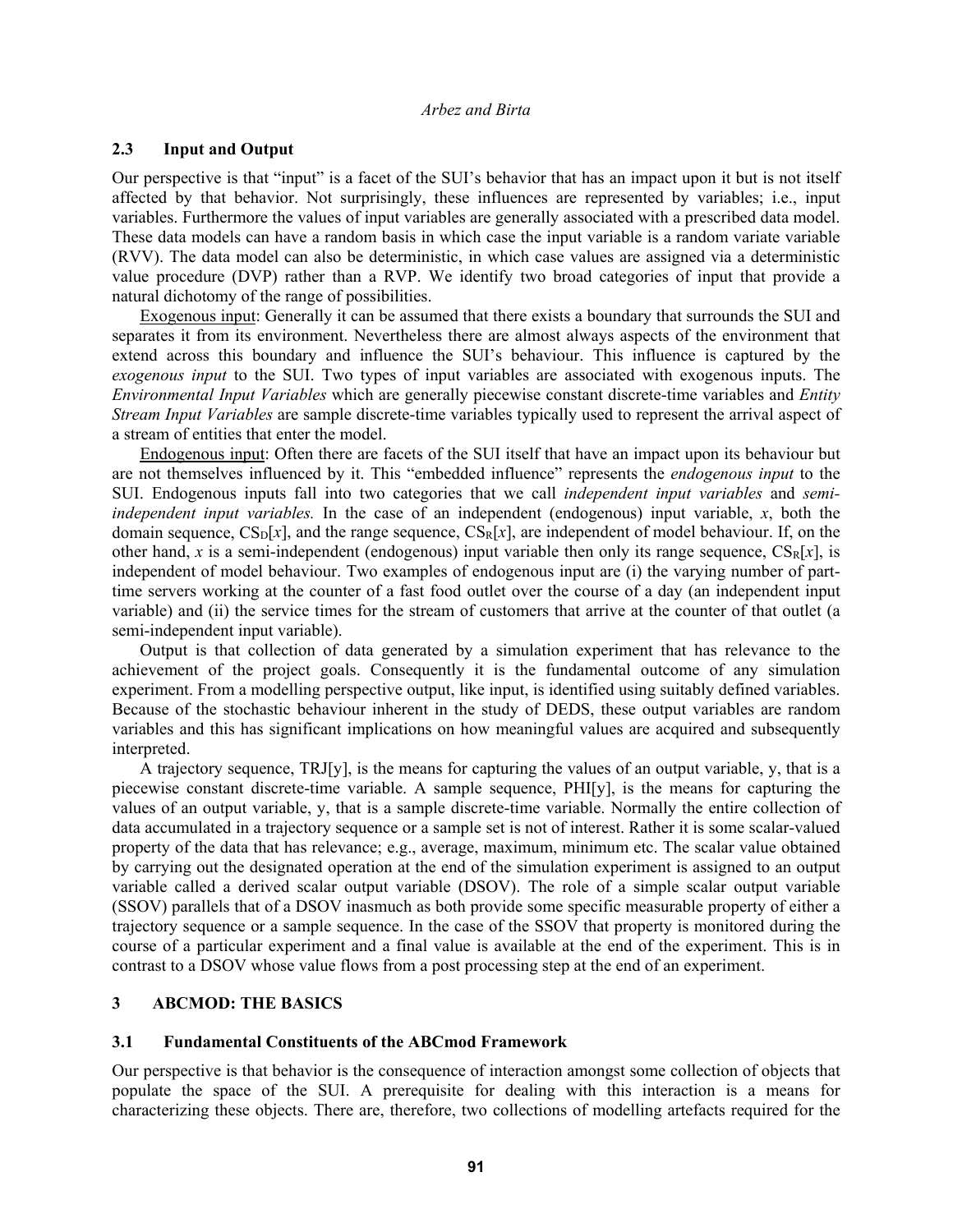conceptual modelling process. The first deals with the abstraction of the objects that are interacting within the SUI (in effect, the structure of the SUI) and the second focuses on the nature of these interactions (the behavior). These dual requirements are handled in ABCmod with two basic model building artefacts called *entity categories* and *behavioral artifacts.*

The various entity categories that emerge within an ABCmod conceptual model are tailored to the specific nature of the SUI and the goals of the project. Entities are surrogates for the objects of interest within the SUI and each belongs to an identified category. The behavioural artefacts that provide the basis for modelling the SUI's behaviour fall into two categories called activities and actions. These behavioral artifacts effectively encapsulate the SUI specific rules which govern the manipulation of entities

## **3.2 Model Structure: Entity Categories**

An entity is a named *m*-tuple of attributes where we regard an attribute as a discrete-time variable. The values of the attributes of an entity generally vary with time in accordance with the underlying rules of behavior. In reality every entity belongs to a named "category" (of entities); that may have many members; each entity belonging to that category has the same set of attributes.

Every entity category has one or more roles. The role(s) of a category is(are) inherited by all entities belonging to that category. The concept of a role is intended to reflect upon major features that the entities belonging to that category assume in the model. For example, entities with a role of Resource provide a service. Entities with a role of Consumer seek one or more services, usually provided by a resource entity. Entities with a role of Queue serve as the means for maintaining an ordered collection of other entities. Entities with a role of Group serve as a means for maintaining an unordered collection of other entities. Note that roles may be combined. For example a Resource Group role is assigned to a category when its members can service a group of entities at the same time.

Every entity category also has a scope which indicates the number of entities that can exist in that category. The scope Unary indicates that there is exactly one entity in the category and furthermore it is present throughout the observation interval; i.e., it is a permanent member of the SUI. Similarly the scope Set[n] indicates that the entities in the category are permanent, and that the number of entities in the category is fixed at n. Finally the scope Class indicates that the number of entities within the category varies. In other words, the entities belonging to that category have a transitory existence within the SUI

The identification of appropriate attributes for an entity category is governed to a large extent by the requirements that emerge in the process of characterizing dynamic behaviour. The collection of behavioural artefacts used in this characterization within the ABCmod framework, react to and manipulate the attributes of entities. It follows then that the proper selection of the attributes for an entity category is a fundamental step. An attribute may play the role of a system state variable (to reflect the state of the model), an input variable (their value is set from an RVP or DVP) or an output variable (their value is set according to the model behaviour and recorded). An attribute may also be used as a parameter.

Each entity category in an ABCmod conceptual model has a unique name. That name is an integral part of the identifier for individual entities that are members or instances of that category. The identifier for an entity has a format that reflects the properties of the entity category to which it belongs.

#### **3.3 Model Behavior: Activities and Actions**

The characterization of behavior in the ABCmod framework is carried out using a collection of behavioral artefacts. These fall into two categories called activities and actions. The notion of an "event" is central to these behavioral artefacts and consequently we begin with an examination of this notion.

Events are, in fact, fundamental to any discussion of model building in the DEDS domain. Within the ABCmod framework we regard an event as an instantaneous change in the status of the model at a point in time (event time). The details of that change are provided by an associated status change specification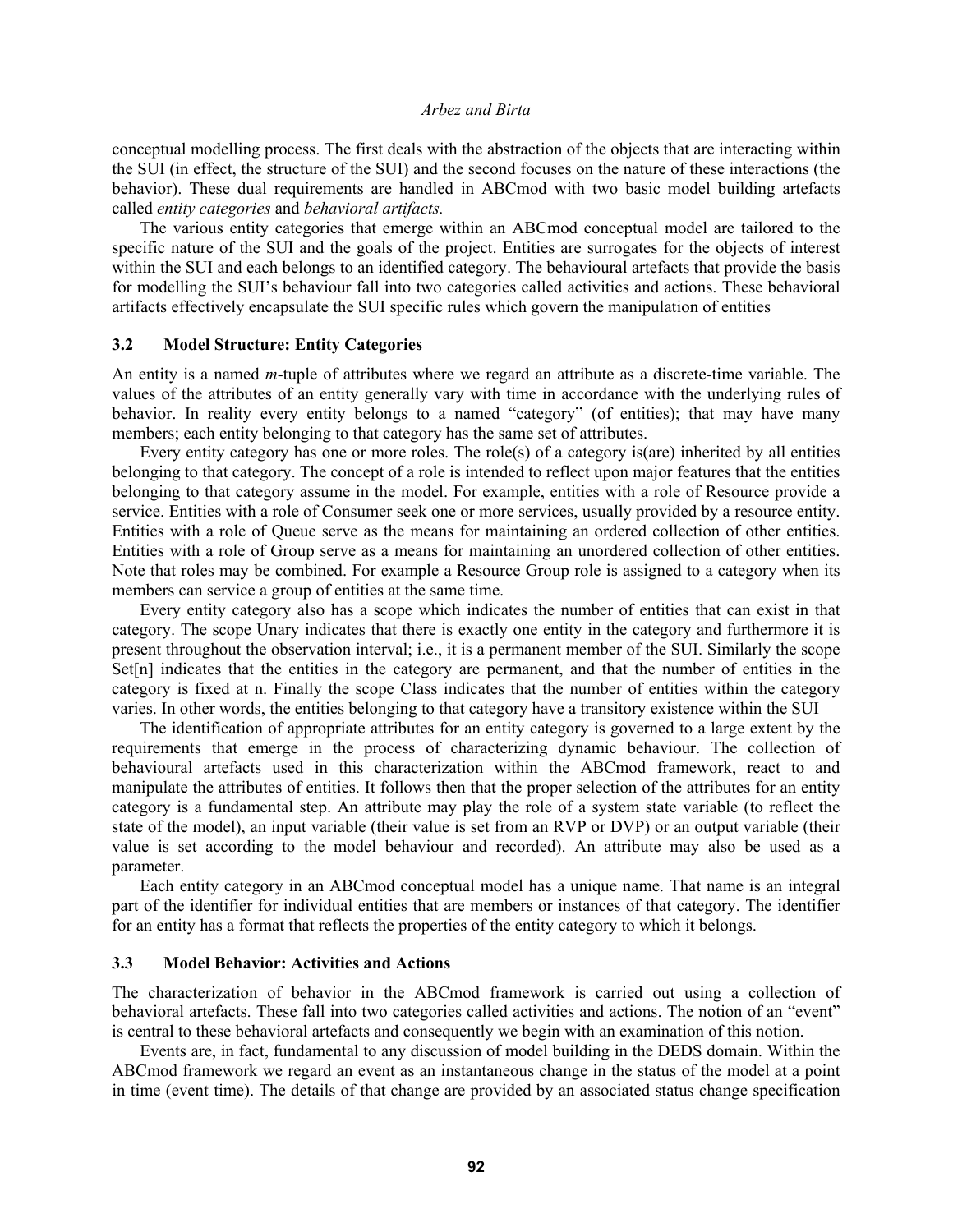(SCS). Note that the changes referred to above do not occur in the conceptual model but rather in the simulation model for which it provides a specification.

Events fall into two broad categories; namely scheduled events and conditional events. A scheduled event is one whose event-time is scheduled (often relative to some other event-time; e.g., use of an RVV to determine the time between the arrivals of two Customers). A conditional event is one whose eventtime coincides with the moment when a precondition (a Boolean condition formulated on one or more state and/or input variables) of the model becomes TRUE. There are, in addition, two variations; namely, a tentatively scheduled event (the first variation) which is a scheduled event whose occurrence may be stopped by an intercepting event (the second variation which is a conditional event) should it occur before the event-time of the tentatively scheduled event. The latter two events are relevant when developing activities that may be "interrupted".

The ABCmod activity is the main modelling artefact for characterizing behaviour. An ABCmod conceptual model typically incorporates a number of activities. Each activity has a name and serves to represent a unit of behaviour that has been identified as having relevance from the perspective of the project goals. The notion of "unit" here is intended to suggest "minimality"; in other words, an activity should be viewed as being "atomic" in the sense that it captures an aspect of the model's specified behavior that is not amenable to subdivision (at least from the perspective taken by the model builder). An activity can also be regarded as an abstraction of some purposeful task that takes place within the SUI. The key consequence of both the initiation and the completion of this task generally take the form of changes in the value of some of the state variables within the model; i.e., attributes of entities. In summary, there are three noteworthy features of an ABCmod activity construct: it represents an indivisible unit of behaviour that occurs within the SUI, it is associated with some purposeful task, and it evolves over a nonzero interval of time (its duration).

The ABCmod activity incorporates, at least two event specifications; namely, one for a starting event and one for a terminating event. Note that the specification of a starting event may include multiple eventtimes each of which creates an instance of the activity. An instance of an activity exists between the event-time of its starting event and the event-time of its terminating event. In the case where there are exactly two events, the terminating event is always a scheduled event whose event time is dependent on the duration specified for the activity.

The starting event of an activity may be either a scheduled event or a conditional event. The first case gives rise to a scheduled activity which contains the following components: a time sequence (often provided by an RVP) which specifies a sequence of event-times of the starting event, the status change specification (SCS) of the starting event, the duration which when added to the event-time of the starting event gives the event-time of the terminating event, and the SCS of the terminating event which specifies the changes that occur in the model at the event-time of the terminating event. The conditional activity has the same components as the scheduled activity except that the initiation of the activity is governed by a precondition rather than a time sequence.

It is common to have an activity instance immediately follow the ending of another activity instance, that is, the event-time of the starting event of the second activity instance coincides with the event- time of the terminating event of the first activity instance. The second activity in this sequence is called a sequel activity. A sequel activity has the same components as a scheduled activity except that the time sequence is replaced by a parameter list that serves to transfer information into the sequel activity instance.

When an activity (any of three types of activities outlined above) can be interrupted, it is augmented with additional events; furthermore, the terminating event becomes a tentatively scheduled event. The events added to the activity are intercepting events each of which has a precondition and an SCS. Such activities are referred to as extended activities.

The action is the second category of behavior modelling artefact within the ABCmod framework. While activities serve to capture the various relevant tasks that are carried out within the SUI, an action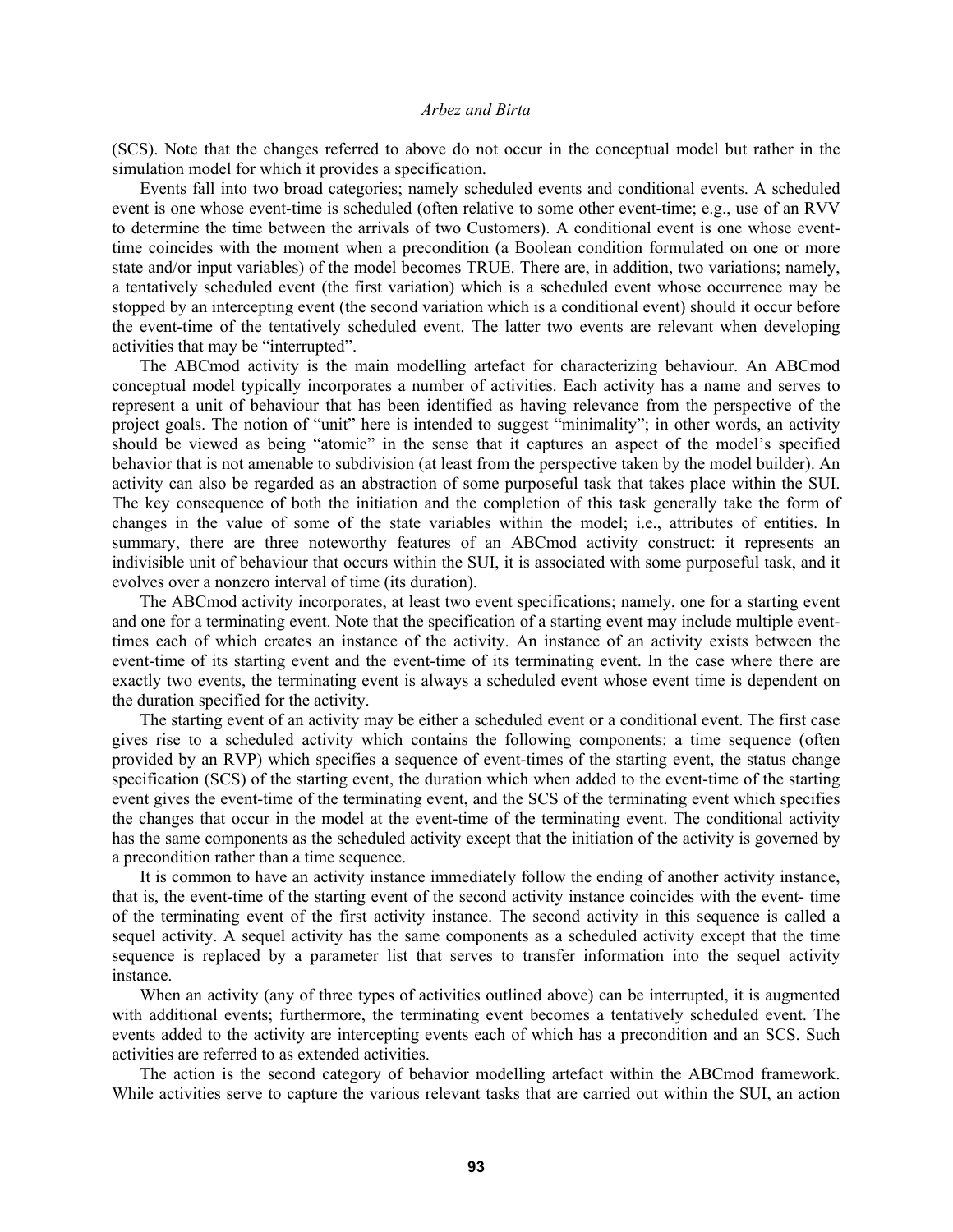simply provides the means for characterizing events that are not embedded within activities. Because an action is simply an event it unfolds at a single point in time and consequently the concept of "instances" is not meaningful. However multiple occurrences of the action are typical. There are two types of actions and they are called the scheduled action and the conditional action. Their difference parallels the difference between the scheduled activity and the conditional activity as outlined earlier.

## **4 THE ABCmod FRAMEWORK**

Dealing with complexity in any context is considerably facilitated when it can be addressed at more than one level of detail. This view has, in fact, been adopted in the ABCmod framework inasmuch as conceptual model development evolves as a two stage process. We refer to the initial stage as "high level" inasmuch as its purpose is restricted to providing a preliminary perspective that is unencumbered by excessive detail. This version of the model is primarily intended for discussion amongst all project stakeholders. The detail is introduced at a second stage of development which is called the "detailed level". This version of the model is a detailed specification intended for the simulation modelling team which will translate the conceptual model into a simulation program.

The framework is introduced here by presenting a simple example called Kojo's Kitchen. Kojo's Kitchen is one of the fast food outlets in the food court of a shopping mall. Kojo's manager has been receiving complaints from customers about long waiting times. He is interested in exploring staffing options to reduce these complaints. The mall (and hence Kojo's) is open between 10:00 am and 9:00 pm every day. Kojo's serves only two types of product; namely, sandwiches and sushi. Two rush hour periods occur during the business day, one between 11:30 am and 1:30 pm, and the other between 5:00 pm and 7:00 pm. Currently two employees work at the counter throughout the day serving customers with freshly prepared sandwiches and sushi products.

# **4.1 Project Goals: Parameters, Experimentation and Output**

Often experimentation is concerned with exploring changes in behavior that result from various values assigned to defined parameters. Parameters can emerge in either of two contexts. The first context relates to the model itself and the second to the model input. In the first case, a parameter can alter either a structural aspect of the model or its rules of behavior. In addition it is necessary to identify the output needed to solve the problem. Figure 2 summarizes this view for Kojo's Kitchen.

Note that the parameter, addEmp, is an attribute of the entity category called Counter. The attribute name is "RG.Counter.addEmp" according to the ABCmod standard convention for naming attributes. It consists of a prefix RG (for Resource Group) that identifies the roles associated to the entity category whose name is Counter.

**Overview:** The specific interest is with comparing the current situation (base case) to an alternative where a third employee is added during the busy periods (between 11:30 am and 1:30 pm and between 5:00 pm and 7:00 pm). The performance measure of interest is the percentage of customers that wait longer than 5 minutes for service over the course of a business day.

**Parameters:** RG.Counter.addEmp**:** Set to 0 for base case and 1 for alternate case; the alternate case adds a third employee during the two busy periods.

**Experimentation:** Time units are expressed in minutes and the observation interval starts at  $t = 0$  and ends after  $t =$ 660 when all customers have left the deli. Experimentation consists of comparing two cases. The base case is the current operation of the deli, while in the alternative case an additional employee is added to the counter during the busy periods between 11:30 am and 1:30 pm and between 5:00 pm and 7:00 pm.

**Output:** propLongWait: The proportion of customers that wait more than 5 minutes in line to reach the counter.

Figure 2: Kojo's Kitchen project goals.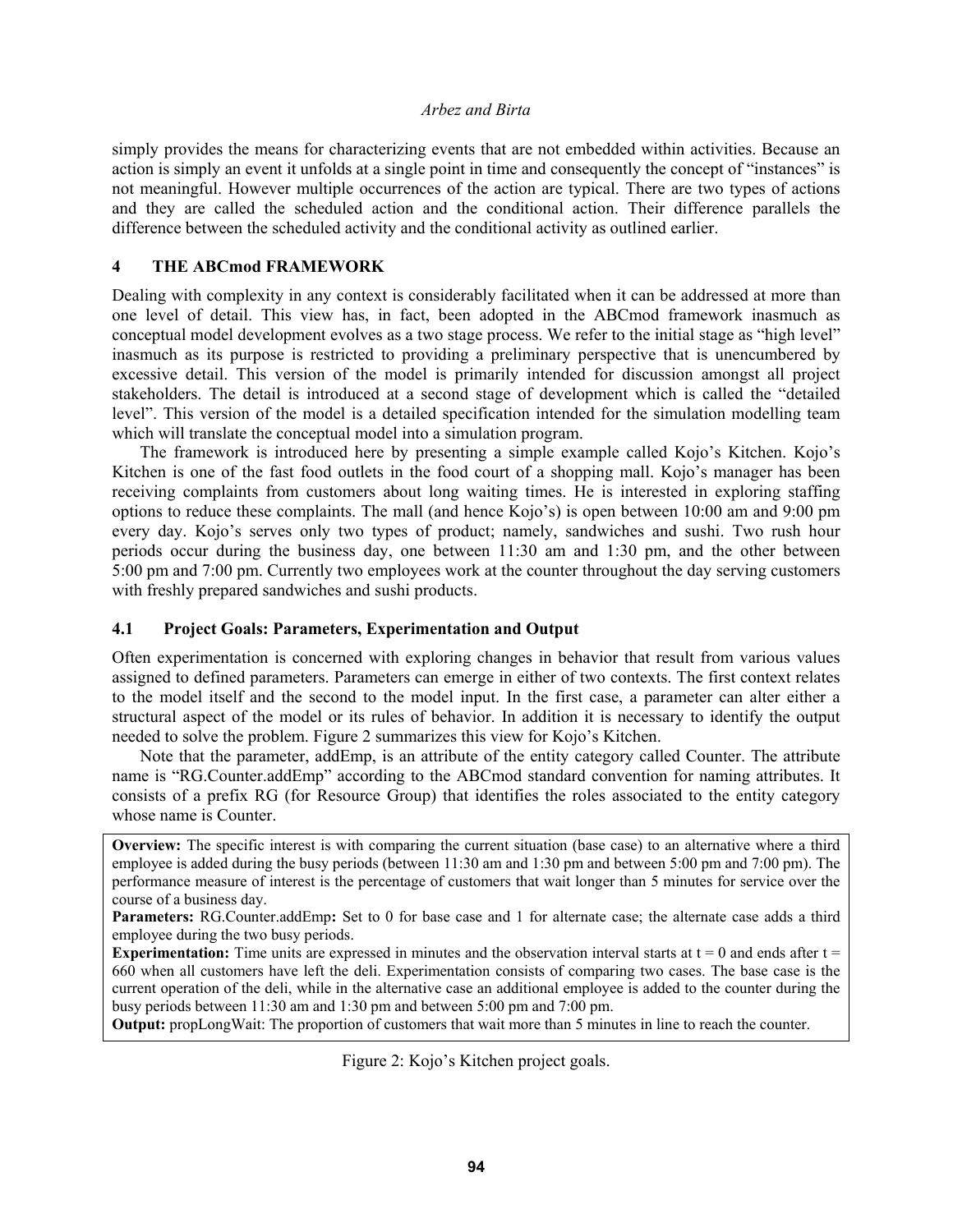## **4.2 High Level ABCmod Conceptual Model**

The High Level ABCmod conceptual model provides the means for discussing the model among all stakeholders. It consists of four parts: simplifications and assumptions, a structural view, a behavioral view and input.

In Kojo's Kitchen, we adopt the following simplification: there are only two types of customer; one type purchases only sandwiches and the other type purchases only sushi products. Discussion of simplification and assumptions can be found in (Robinson 2008) and (Birta and Arbez 2013).

The purpose of the structural view is to identify the entity categories. The structural view consists of a structural diagram followed by a description of each entity category. Such descriptions generally do not include the description of attributes. The structural view for Kojo's Kitchen is shown in Figure 3. The shape of the icons used in the structural diagram for the different entities and/or entity categories reflects their respective roles.



category has scope = Class) that represents the collection of customers requiring service at the counter. There are two types of customers, the sandwich customer and the sushi customer (distinguished using the attribute *uType*).

#### Figure 3: Kojo's Kitchen structural view.

The behavioral view identifies the set of Activities (and Actions) for the model. The behavioural view consists of a behavioural diagram followed by a description of each action and activity. The behavioural diagram is a collection of life-cycle diagrams which show how an entity can transition from one activity instance to another. It therefore provides a means for identifying all possible activity sequences that an entity can follow. The behavioral view for Kojo's Kitchen is shown in Figure 4 (it consists of a single life-cycle for the Customer entity).

In general, a life-cycle diagram has many segments where each segment shows the transition from one activity instance to another. Activity instances in the life cycle diagram are represented by labelled rectangles. Actions on the other hand have a rounded corner. In the most typical case an entity's transition from one activity instance to another encounters a delay. This delay can occur for a variety of reasons (usually because of inhibiting preconditions) and we indicate this possible delay with a circle which we call a *wait point*. The wait point simply shows that the entity's transition to a subsequent activity instance is not necessarily immediate and that the subsequent activity is a conditional activity. Furthermore, it is possible for several arrows to emanate from the wait point which shows that the entity may transition to any one of several activity instances. The transition will ultimately be to the one whose precondition first becomes TRUE.

Table 1 shows the specification of input for Kojo's Kitchen. The domain sequence of the input entity stream variable uC provides the arrival times of customers and it is associated with the action Arrivals (see section 4.3.2.2) to completely specify an input entity stream.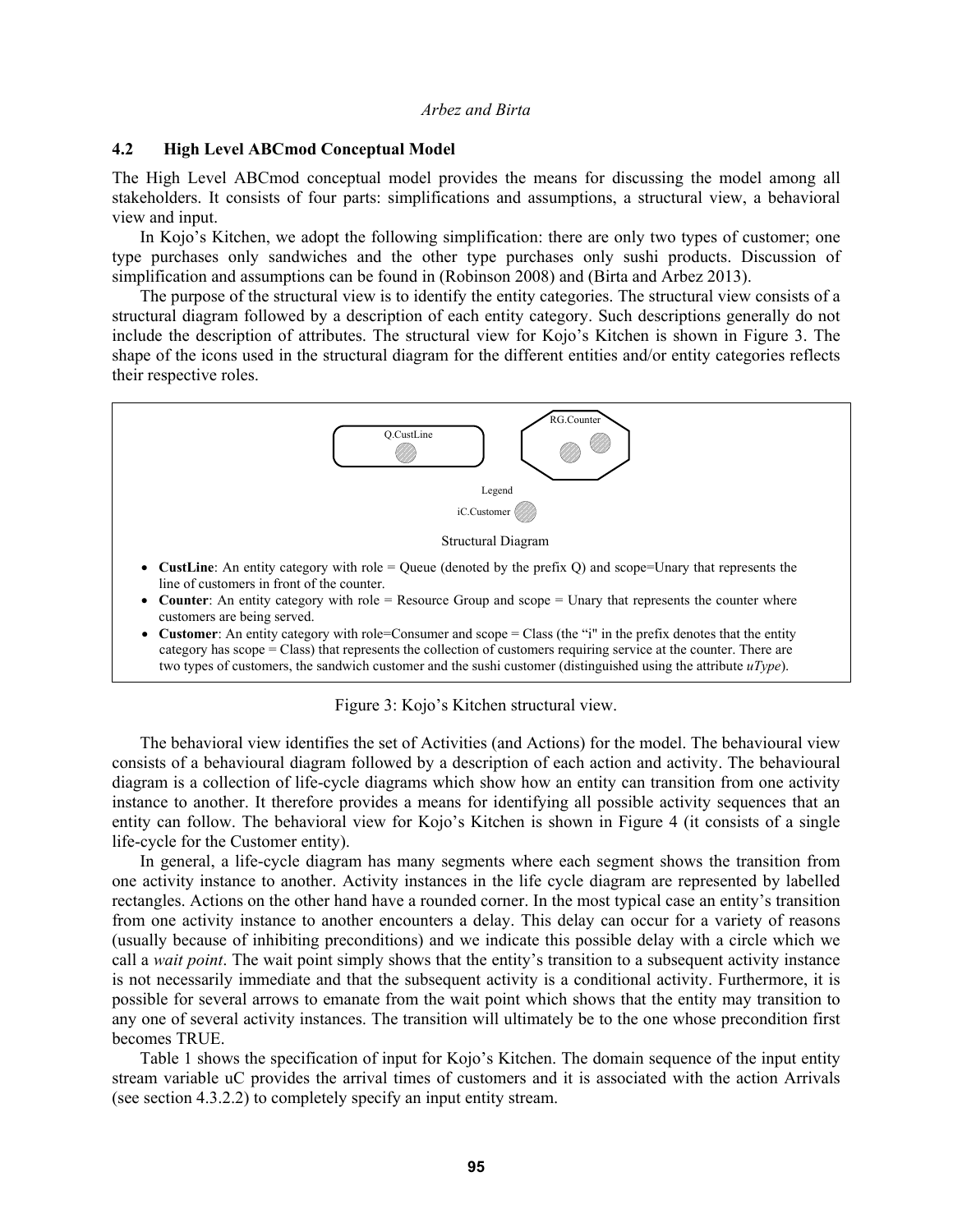

Figure 4: Kojo's Kitchen behavioral view.

The attribute RG.Counter.uNumEmp attribute is an input variable; the domain and range sequence for this input variable is explicitly specified in Table 1 (note the use of the parameter RG.Counter.addEmp). The two semi-independent input variables serve to initialize the attribute iC.Customer.uType when a customer arrives (see the action Arrivals in Section 4.3.2.2) and to define the service time for the Serving activity (see Section 4.3.2.3).

| <b>Exogenous Input (Entity Stream)</b> |                                                               |                                                       |                                       |                                                                         |  |
|----------------------------------------|---------------------------------------------------------------|-------------------------------------------------------|---------------------------------------|-------------------------------------------------------------------------|--|
| <b>Variable Name</b>                   | <b>Description</b>                                            |                                                       | <b>Domain Sequence</b>                | <b>Range Sequence</b>                                                   |  |
| uc                                     | This input entity stream represents<br>the arriving customers |                                                       | RVP.DuC()                             | 1 customer arrives at each arrival.                                     |  |
|                                        |                                                               |                                                       | <b>Endogenous Input (Independent)</b> |                                                                         |  |
| <b>Variable Name</b>                   |                                                               | <b>Description</b>                                    | <b>Domain Sequence</b>                | <b>Range Sequence</b>                                                   |  |
| RG.Counter.uNumEmp                     |                                                               | Represents the number of<br>employees at the counter. | < 0, 90, 210, 420, 540                | $<$ 2, 2 +RG. Counter. add Emp, 2,<br>$2 + RG$ . Counter. addEmp, $2 >$ |  |
|                                        | <b>Endogenous Input (Semi-independent)</b>                    |                                                       |                                       |                                                                         |  |
| Variable Name                          |                                                               | <b>Description</b>                                    |                                       | Value(s)                                                                |  |
| iC.Customer.uType                      |                                                               | Provides the type of an arriving customer.            |                                       | RVP.uType()                                                             |  |
| uSrvTm                                 |                                                               | Service time of a customer.                           |                                       | RVP.uSrvTm()                                                            |  |

| Table 1: Kojo's Kitchen input variables. |  |
|------------------------------------------|--|
|------------------------------------------|--|

# **4.3 Detailed ABCmod Conceptual Model**

The distinction between the structural and the behavioural components of an ABCmod conceptual model is retained in the detailed level presentation. The discussion which follows is accordingly separated. Section 4.3.1 outlines the two structural components of an ABCmod conceptual model; it is a table that provides the constants and parameters (Table 2) and a set of tables that specify each entity category. Section 4.3.2 presents the collection of behavioural components. It begins with details relating to initialization which is followed by a set of tables that specify output, input constructs and the behavioural constructs (actions and activities).

# **4.3.1 Structural Components**

Because there are no constants defined for the Kojo's Kitchen model Table 2 lists only parameters. Tables 3 to 5 provide the specifications for the three entity categories of the model.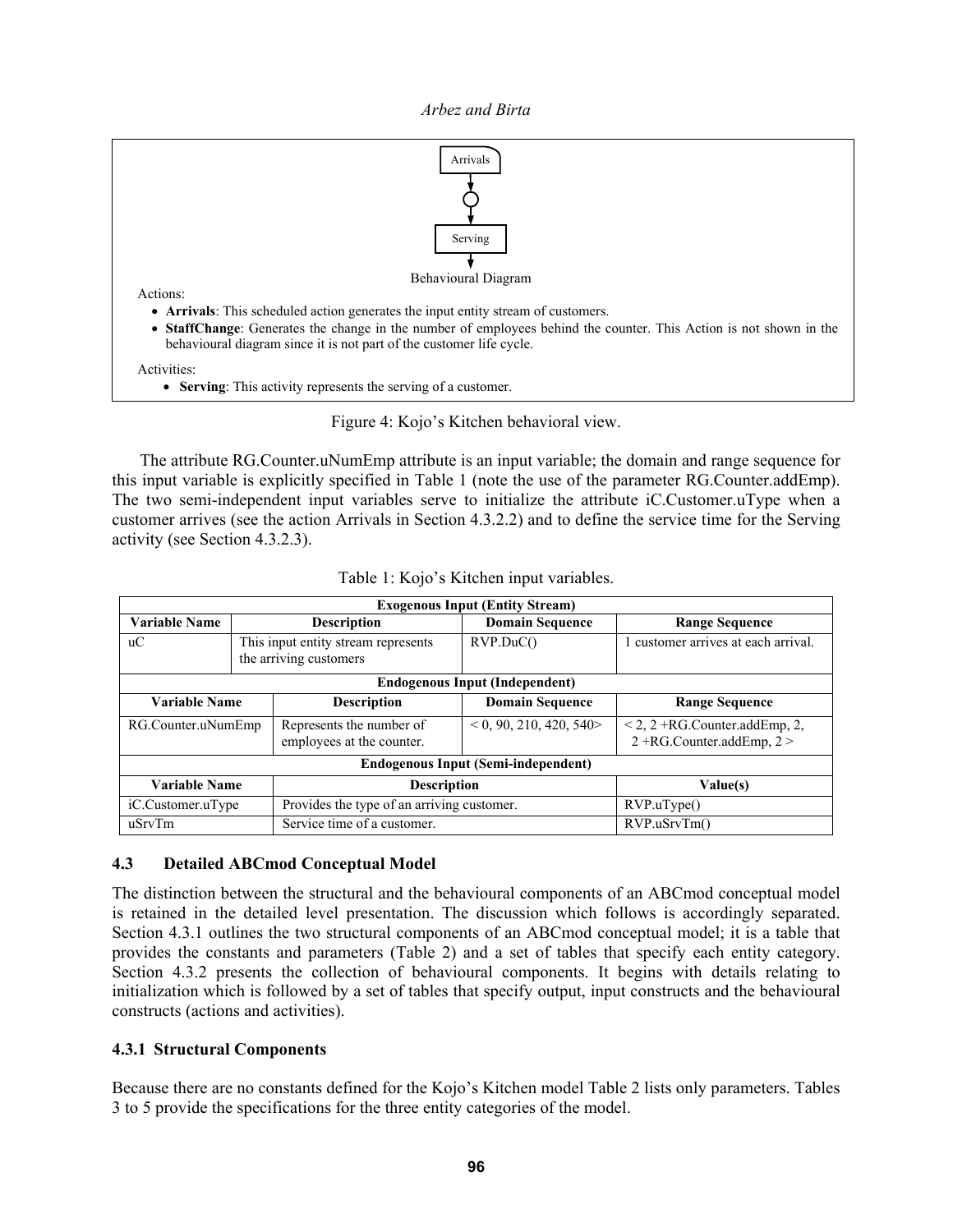# Table 2: Kojo's Kitchen parameters.

| <b>Parameters</b> |                                                                                                   |                      |  |
|-------------------|---------------------------------------------------------------------------------------------------|----------------------|--|
| <b>Name</b>       | <b>Description</b>                                                                                | Value                |  |
| RG.Counter.addEmp | Number of additional employees serving at the counter $\vert$ 0 (for the base case) or 1 (for the |                      |  |
|                   | during the busy periods.                                                                          | alternate scenario). |  |

### Table 3: An entity category with role Consumer and scope Class.

| <b>Consumer Class: Customer</b>                                                                 |                                                                                                         |  |
|-------------------------------------------------------------------------------------------------|---------------------------------------------------------------------------------------------------------|--|
| This entity structure represents the customers who arrive at Kojo's Kitchen to make a purchase. |                                                                                                         |  |
| <b>Attributes</b>                                                                               | <b>Description</b>                                                                                      |  |
| startWaitTime                                                                                   | Time stamp that holds the value of time when the customer enters the customer line.                     |  |
| uType                                                                                           | The assigned value indicates the type of customer. Two values are possible: 'W' for a sandwich customer |  |
|                                                                                                 | or 'U' for a sushi customer.                                                                            |  |

## Table 4: An entity category with a single member and dual roles of Resource and Group.

|                                                                             | <b>Resource Group Unary: Counter</b>                                                                          |  |  |
|-----------------------------------------------------------------------------|---------------------------------------------------------------------------------------------------------------|--|--|
| This resource group represents the counter where customers receive service. |                                                                                                               |  |  |
| <b>Attributes</b>                                                           | <b>Description</b>                                                                                            |  |  |
| list                                                                        | The group of the Customer entities that are being served.                                                     |  |  |
|                                                                             | Number of entries in list (necessarily $n \leq u$ NumEmp).                                                    |  |  |
| uNumEmp                                                                     | Input variable that provides the number of employees.                                                         |  |  |
| addEmp                                                                      | A parameter whose value is the number of additional employees serving at the counter during the busy periods. |  |  |

## Table 5: An entity category with role Queue and a single member.

| <b>Queue Unary: CustLine</b>                                                          |  |  |
|---------------------------------------------------------------------------------------|--|--|
| The queue of customers waiting for service at the counter.                            |  |  |
| <b>Attributes</b><br><b>Description</b>                                               |  |  |
| List of the customers entities waiting in line for service. Discipline: FIFO.<br>list |  |  |
| The number of iC. Customer entities in list.                                          |  |  |

## **4.3.2 Behavioral components**

This section begins with the specification of the observation interval (time units and range) as shown in Figure 5 followed by an initialization action (with a single starting event time) as shown in Table 6. In the case of Kojo's Kitchen, the right hand side of the observation interval consists of an implicit stop condition which means that the interval ends on a condition rather than a specific time.

*Time units*: minutes *Observation interval:*  $t_0 = 0$  (10:00am), Implicit Stop Condition:  $(t_f > 660$  minutes (9:00 pm) AND RG.Counter.n = 0).

## Figure 5: Specification of the observation interval.

Table 6: An action that occurs at the start of the observation interval to provide initialization (the "SSOV" prefix indicates that the named variable is a simple scalar output variable).

| <b>Action:</b> Initialise |                                                   |                              |                                 |                                 |
|---------------------------|---------------------------------------------------|------------------------------|---------------------------------|---------------------------------|
| TimeSequence              | 0 >                                               |                              |                                 |                                 |
| Event SCS                 | $RG$ . Counter $n \leftarrow 0$<br>$\mathbf{0}$ : | O.CustLine.n $\leftarrow$ 0: | SSOV.numServed $\leftarrow 0$ ; | SSOV.numLongWait $\leftarrow 0$ |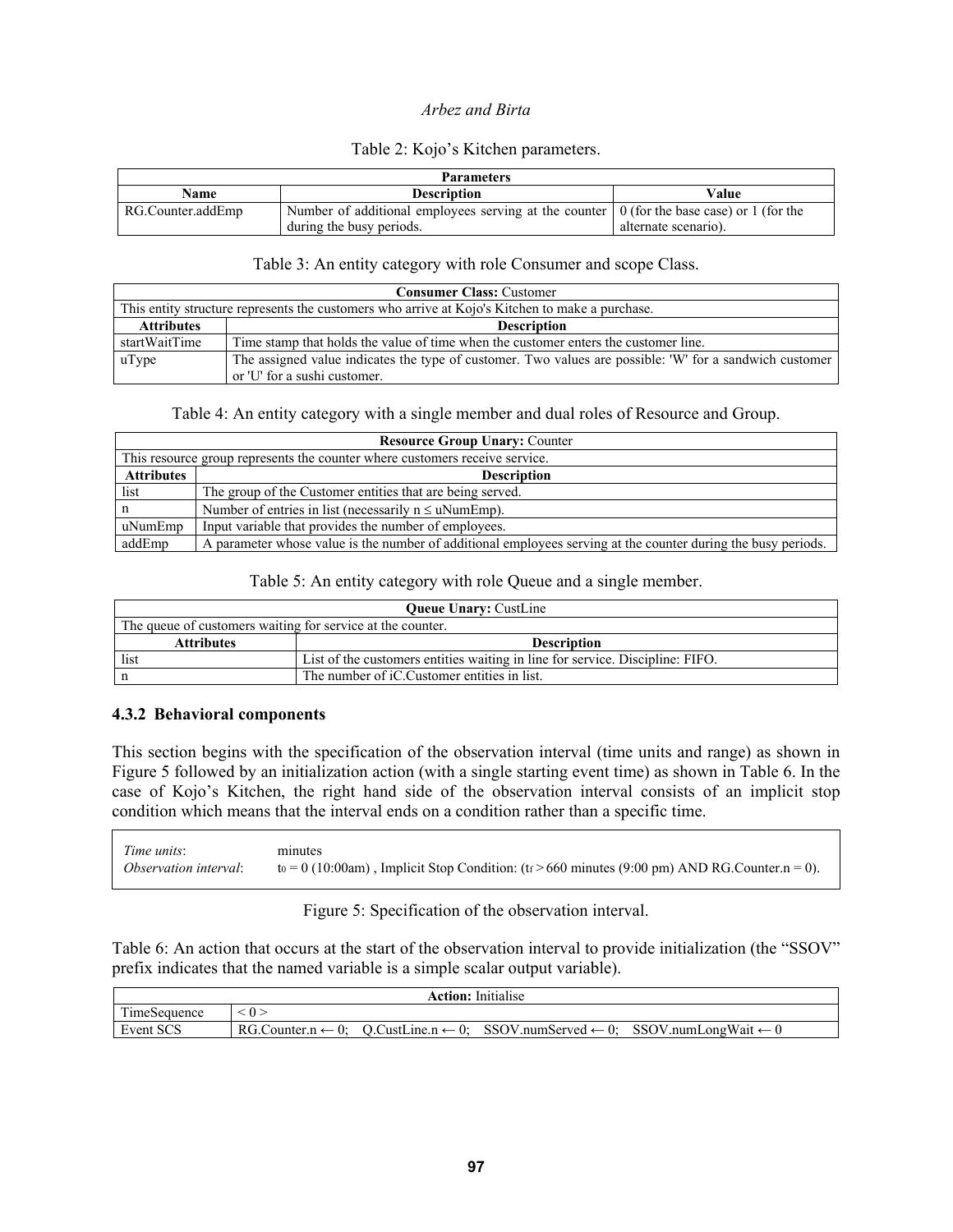# **4.3.2.1Output**

Table 7 provides the specification of three SSOV's. The numServed and numLongWait variables are used to derive the value of the propLongWait output variable identified in the project goals.

| <b>OUTPUTS</b>                          |                                                        |  |  |  |
|-----------------------------------------|--------------------------------------------------------|--|--|--|
| Simple Scalar Output Variables (SSOV's) |                                                        |  |  |  |
| <b>Description</b><br>Name              |                                                        |  |  |  |
| numServed                               | Number of customers served.                            |  |  |  |
| numLongWait                             | Number of customers that waited longer than 5 minutes. |  |  |  |
| propLongWait<br>numLongWait/numServed.  |                                                        |  |  |  |

## **4.3.2.2Input Constructs**

This section may contain random variate procedures (RVP), deterministic value procedures (DVP) and user defined procedures (UDP) as well as actions and activities all related to specifying input. The RVPs shown in Table 8 illustrate typical uses for RVPs, that is, to define arrival times, to define values for attributes, and durations for activities.

| <b>Random Variate Procedures</b> |                                                                 |                                                                     |                                                                |
|----------------------------------|-----------------------------------------------------------------|---------------------------------------------------------------------|----------------------------------------------------------------|
| <b>Name</b>                      | <b>Description</b>                                              | Data Model                                                          |                                                                |
| RVP.DuC()                        | Provides the values of<br>the<br>arrival times of customers. No | Exponential $(X)$ where $X$ is:<br>MEAN2=1.75, for $90 \le t < 210$ | MEAN1=10, for $0 \le t < 90$<br>MEAN3=9, for $210 \le t < 420$ |
|                                  | allowed<br>after<br>arrivals<br>are                             | MEAN4=2.25, for $420 \le t < 540$                                   | MEAN5=6, for $540 \le t \le 660$                               |
|                                  | closing (i.e. for $t \ge 660$ ).                                | (All values are in minutes.)                                        |                                                                |
| RVP.uType()                      | Provides the type of the arriving                               | Proportion of sandwich customers: PROPW=65%                         |                                                                |
|                                  | customer. Returns either 'W'                                    | Proportion of sushi customers: PROPU=35%                            |                                                                |
|                                  | (sandwich customer) or 'U'                                      |                                                                     |                                                                |
|                                  | (sushi customer).                                               |                                                                     |                                                                |
| RVP.uSrvTm(type)                 | Provides a value for the service                                | For type 'W' (sandwich customer): UNIFORM(STWMIN,                   |                                                                |
|                                  | time of customer according to                                   | STWMAX) where STWMIN=3 min. and STWMAX=5 min.                       |                                                                |
|                                  | the value of type.                                              | For type 'U' (sushi customer): UNIFORM(STUMIN, STUMAX)              |                                                                |
|                                  |                                                                 | where $STUMIN=5$ min. and $STUMAX=8$ min.                           |                                                                |

|  |  | Table 8: Random variate procedures. |
|--|--|-------------------------------------|
|  |  |                                     |

Table 9 shows the action associated with the input entity stream specification. The domain sequence of the input variable uC determines the arrival times of customers and the action's event SCS derives the instance of the arriving entity, initializes its attributes and inserts it into a queue. The SP prefix denotes a standard procedures pre-defined in the ABCmod framework. For example SP.Derive(Customer) is the standard procedure that generates an instance of the Customer entity category. The variable t is the current time, i.e., the event-time of the action. Table 10 specifies an action used to update an input variable.

Table 9: This action construct is part of the input entity stream specification for Customer arrivals.

| <b>Action: Arrivals</b>                        |                                              |  |
|------------------------------------------------|----------------------------------------------|--|
| The input entity stream of arriving customers. |                                              |  |
| RVP.DuC()<br>TimeSequence                      |                                              |  |
| Event SCS                                      | iC.Customer $\leftarrow$ SP.Derive(Customer) |  |
| iC.Customer.uType $\leftarrow$ RVP.uType()     |                                              |  |
| iC.Customer.startWaitTime $\leftarrow$ t       |                                              |  |
| SP.InsertOue(O.CustLine, iC.Customer)          |                                              |  |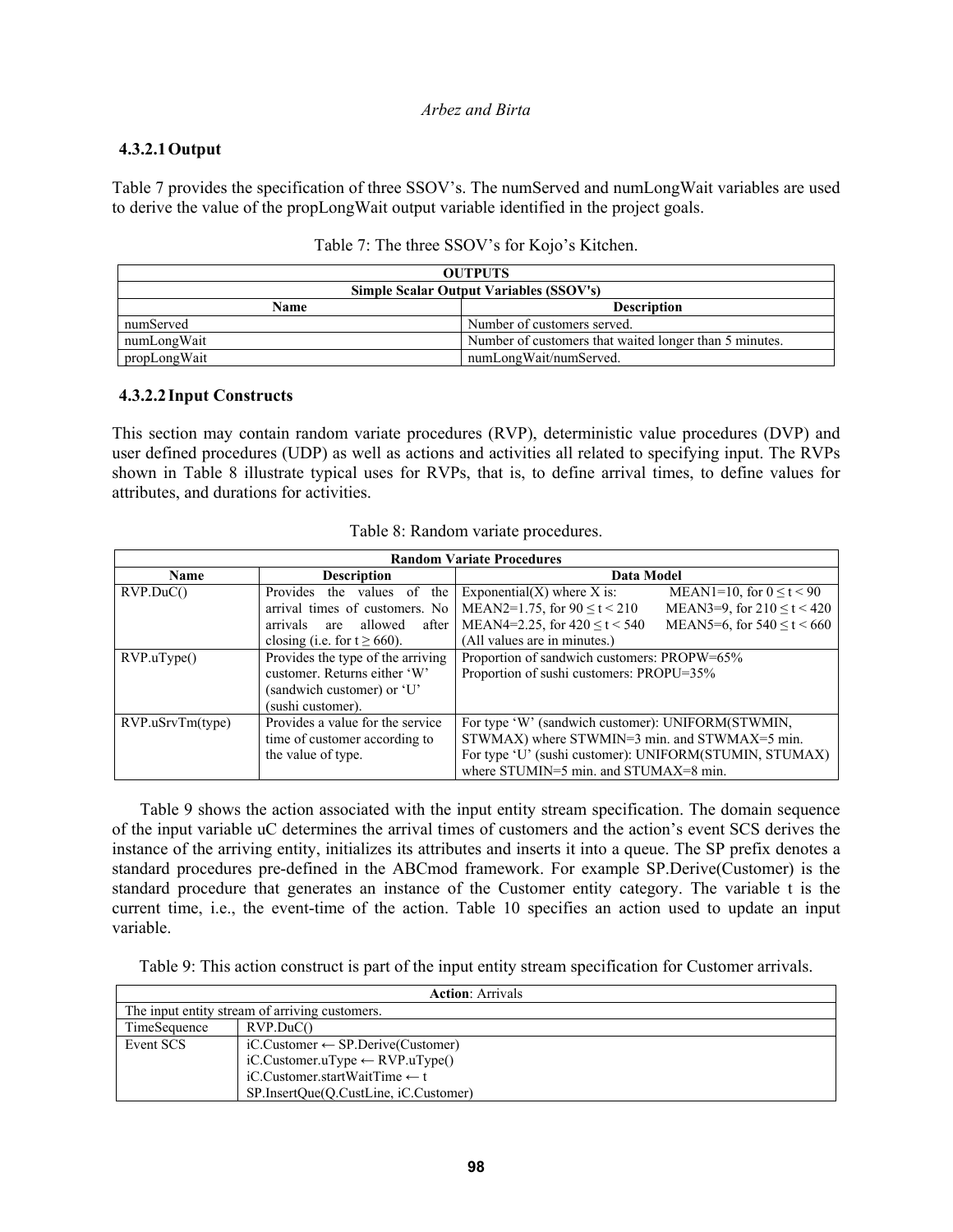|  |  | Table 10: An action that serves to update the value of an input variable. |
|--|--|---------------------------------------------------------------------------|
|  |  |                                                                           |

| <b>Action: StaffChange</b>                                                                                              |                                                                                              |  |  |  |
|-------------------------------------------------------------------------------------------------------------------------|----------------------------------------------------------------------------------------------|--|--|--|
| Manages the value of the input variable RG.Counter.uNumEmp, that is, schedules an additional employee during busy times |                                                                                              |  |  |  |
| for the alternate case.                                                                                                 |                                                                                              |  |  |  |
| TimeSequence                                                                                                            | $\leq$ 0, 90, 210, 420, 540 $>$                                                              |  |  |  |
| Event SCS                                                                                                               | IF(t=0 OR t= 210 OR t=540) THEN RG.Counter.uNumEmp $\leftarrow$ 2                            |  |  |  |
|                                                                                                                         | ELSE IF( $t=90$ OR $t = 420$ ) THEN RG. Counter uNumEmp $\leftarrow 2 + RG$ . Counter addEmp |  |  |  |
|                                                                                                                         | <b>ENDIF</b>                                                                                 |  |  |  |

#### **4.3.2.3Behavioral Constructs**

The conditional activity shown in Table 11 captures the behavior associated with serving customers. Up to three instances of this activity can coexist, that is, up to RG.Counter.uNumEmp customers may be serviced at the same time. Note the portion of the SCS that updates the SSOV's. The standard procedure SP.InsertGroup() by definition adds the customer to the Counter resource group and updates RG.Counter.n.

Table 11: A conditional activity.

| <b>Activity:</b> Serving |                                                                        |  |  |
|--------------------------|------------------------------------------------------------------------|--|--|
| Service for a customer.  |                                                                        |  |  |
| Precondition             | $(RG$ . Counter.n < RG. Counter.uNumEmp) AND (O. CustLine.n $\neq 0$ ) |  |  |
| Event SCS                | $iC$ . Customer $\leftarrow$ SP. RemoveOue(O. CustLine)                |  |  |
|                          | $IF(t - iC.Customer.StartWaitTime > 5) THEN$                           |  |  |
|                          | SSOV.numLongWait $+\leftarrow$ 1                                       |  |  |
|                          | <b>ENDIF</b>                                                           |  |  |
|                          | SSOV numServed $+\leftarrow$ 1                                         |  |  |
|                          | $SSOV$ .propLongWait $\leftarrow$ SSOV.numLongWait/SSOV.numServed      |  |  |
|                          | SP.InsertGroup(RG.Counter, iC.Customer)                                |  |  |
| Duration                 | RVP.uSrvTm(iC.Customer.uType)                                          |  |  |
| Event SCS                | SP.RemoveGroup(RG.Counter, iC.Customer)                                |  |  |
|                          | SP.Leave(iC.Customer)                                                  |  |  |

## **5 DEALING WITH INTERRUPTIONS**

An important feature incorporated into the ABCmod framework is a means for dealing with interruptions. As described in Section 3.3, the mechanism used is an extended activity that contains at least 3 events, the starting event, the terminating event (which is a tentatively scheduled event) and an intercepting event.

We use a port example to illustrate this feature. In this example, a single tug moves empty tankers from the harbor to one of 3 berths (berthing) for loading with oil. The tug will also move the filled tankers back to the harbor once tankers are filled (deberthing). The tug may also move between the harbor and berths in both directions with no tanker in tow. The objective of the simulation study is to evaluate the impact of a fourth berth on tanker waiting times.

Two types of interruptions can occur. The first is when a storm arrives in the port. If the tug is moving between the harbor and the berth, it must stop, drop anchor and resume its activity once the storm has passed. The second is when the tug is moving back from an empty harbor to the berths with no tanker in tow (to be ready for deberthing a tanker being loaded); if a tanker arrives in the empty harbor, and the tug has not completed 70% of its journey back to the berths or there are no tankers waiting to be deberthed, the tug will return to the harbor entrance to service the newly arrived tanker.

Figure 6 illustrates how interruptions are shown in life-cycle diagrams using dashed lines that represent the occurrence of an interruption (the precondition of an intercepting event becomes TRUE). When the input variable uStorm (see Table 12) assumes the value of TRUE, any activity involving the tug (Berthing, Deberthing, MoveToHarbour, MoveToBerths) is suspended (i.e., interrupted, see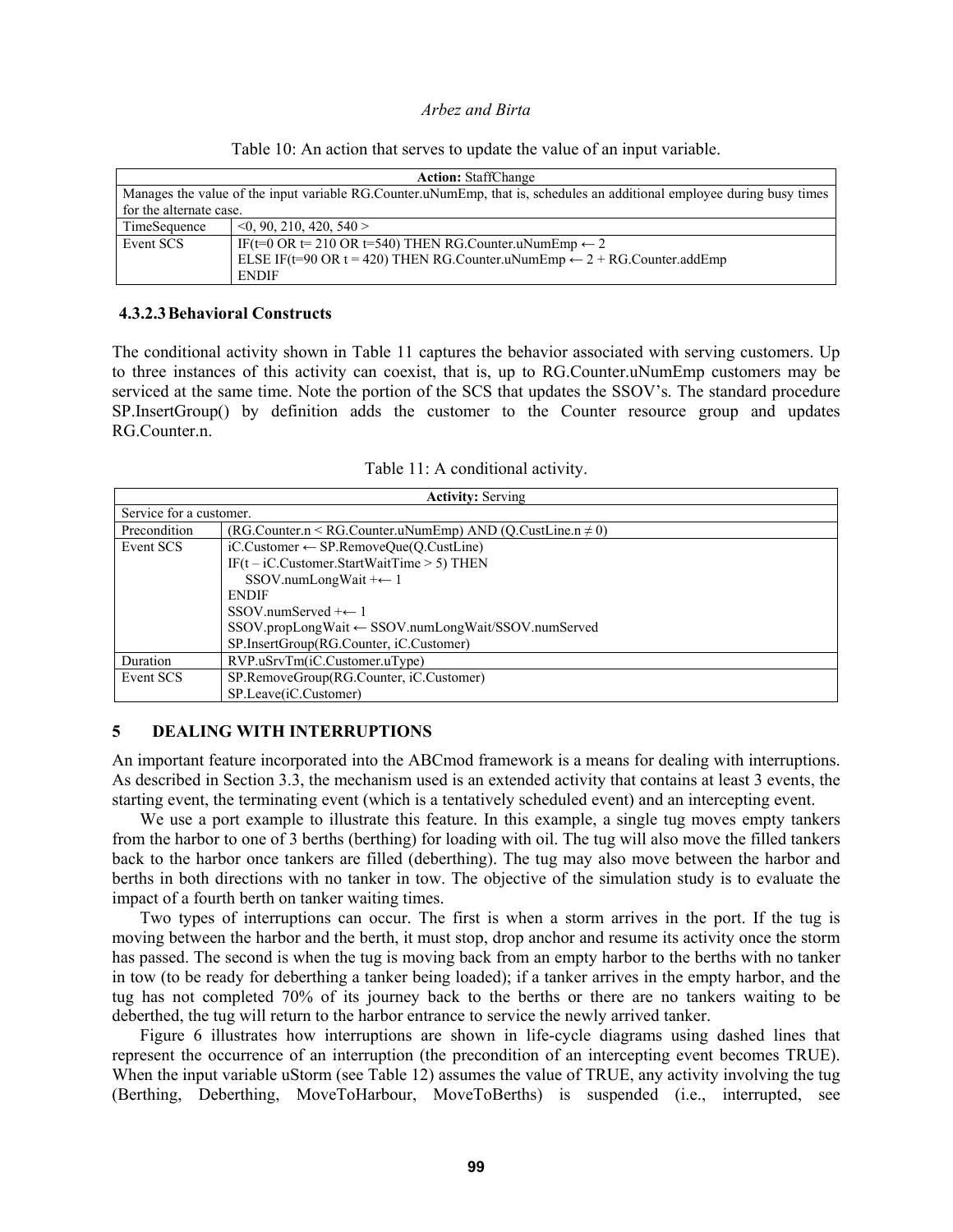SP.Terminate() in Table 12). When the storm is over (uStorm set to FALSE) the interrupted activity is reinstantiated to complete its task.



Figure 6: Port behavior diagram.

In the case of the MoveToBerths activity, the activity may also be interrupted by the arrival of a tanker into the empty harbor as previously described. This is shown by the second dashed arrow leaving the MoveToBerths activity to the null wait point (wait point with the line across it) which indicates that the precondition to the MoveToHarbour activity is known to be TRUE.

|  |  | Table 12: An example of an extended conditional activity. |  |
|--|--|-----------------------------------------------------------|--|
|  |  |                                                           |  |

|                                                                                                                          | <b>Activity: MoveToHarbour</b>                                                                                        |  |  |
|--------------------------------------------------------------------------------------------------------------------------|-----------------------------------------------------------------------------------------------------------------------|--|--|
| This activity represents the Tug entity moving to the harbour area with no Tanker entity in tow. This activity can be    |                                                                                                                       |  |  |
| initiated after an interruption: either an interruption of the MoveToBerths activity (because a tanker has arrived while |                                                                                                                       |  |  |
|                                                                                                                          | moving to the berth area without a tanker in tow) or an interruption of the MoveToHarbour activity caused by a storm. |  |  |
| Precondition                                                                                                             | $($ uStorm = FALSE $)$ AND $($                                                                                        |  |  |
|                                                                                                                          | $($ (R.Tug.status = PAUSE B) AND (Q.Deberthing List.n = 0) AND                                                        |  |  |
|                                                                                                                          | $(Q.BerthingList.n > 0)$ AND $(RG.Berths.n < RG.Berths.numBerths)$ )                                                  |  |  |
|                                                                                                                          | OR.                                                                                                                   |  |  |
|                                                                                                                          | $((R.Tug.anchored = TRUE) AND (R.Tug. Status = TO HARBOUR))$                                                          |  |  |
|                                                                                                                          | OR.                                                                                                                   |  |  |
|                                                                                                                          | $(R.Tug. return ToHarbour = TRUE)$ )                                                                                  |  |  |
| Event SCS                                                                                                                | $IF(R.Tug.status = PAUSE B)$ ( <i>Normal conditions</i> )                                                             |  |  |
|                                                                                                                          | $R.Tug.status \leftarrow TO HARDOUR$                                                                                  |  |  |
|                                                                                                                          | $R$ . Tug.travel Time $\leftarrow$ EMPTY TIME                                                                         |  |  |
|                                                                                                                          | ELSE IF(R.Tug.anchored = TRUE) R.Tug.anchored = FALSE ( <i>After storm</i> )                                          |  |  |
|                                                                                                                          | ELSE R.Tug.returnToHarbour = FALSE (Tanker has arrived in harbor)                                                     |  |  |
|                                                                                                                          | <b>ENDIF</b>                                                                                                          |  |  |
|                                                                                                                          | R.Tug.startTime $\leftarrow t$                                                                                        |  |  |
| Duration                                                                                                                 | R.Tug.travelTime                                                                                                      |  |  |
| Interruption                                                                                                             |                                                                                                                       |  |  |
| Precondition                                                                                                             | $uStorm = TRUE$                                                                                                       |  |  |
| Event SCS                                                                                                                | R.Tug.travelTime $- \leftarrow t - R$ .Tug.startTime                                                                  |  |  |
|                                                                                                                          | R.Tug.anchored ← TRUE                                                                                                 |  |  |
|                                                                                                                          | SP.Terminate()                                                                                                        |  |  |
| Event SCS                                                                                                                | $R.Tug.status \leftarrow PAUSE$ H                                                                                     |  |  |

The starting event precondition of the extended activity MoveToHarbour as given in Table 12 contains three parts which can only be applied if there no storm is present (uStorm = FALSE). The first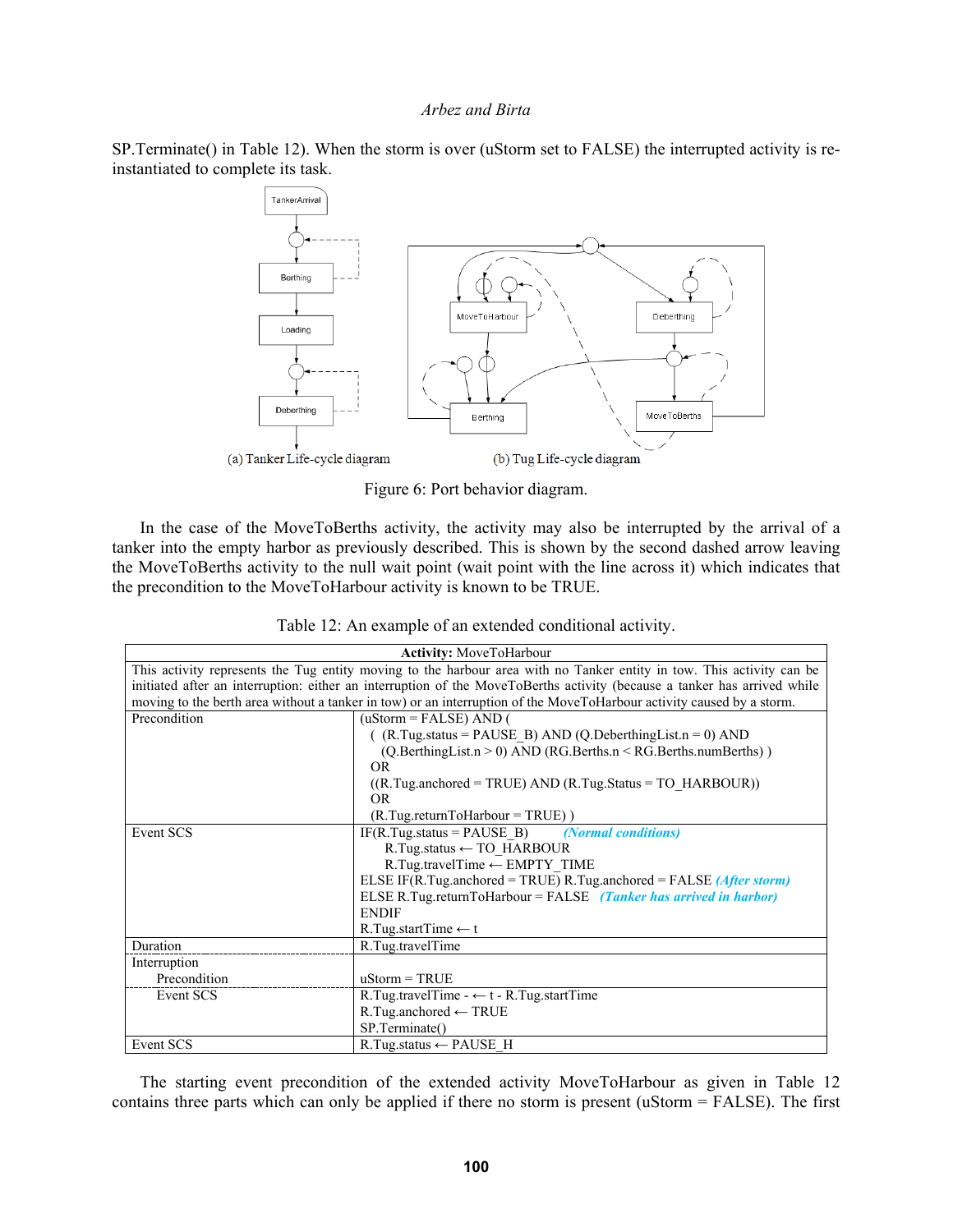part of the precondition is TRUE when  $(1)$  the tug is at the berths  $(R.Tug.status = PAUSEB)$ ,  $(2)$  there are no tankers to be deberthed (O.DeberthingList.n = 0), (3) there are tankers in the harbor waiting to be berthed (Q.BerthingList.n  $> 0$ ) and (4) there is room at the berths to receive the tanker (RG.Berths.n  $<$ RG.numBerths). This part initiates the activity under normal conditions. The other two parts of the starting event precondition accommodate the two interruptions. The part  $((R.Tug.^Tang.^TRUE))$ AND (R.Tug.Status = TO\_HARBOUR)) indicates that the tug was interrupted by the storm while moving to the harbor while the part (R.Tug.returnToHarbour = TRUE) indicates that the MoveToBerths activity was interrupted by a tanker arriving at the harbor. The starting event SCS also evaluates these conditions and takes appropriate actions.

Intercepting events are specified below the Duration specification of the activity as shown in Table 12. The dash lines separating the Duration field from the precondition and event SCS fields of the intercepting event emphasizes that the event can occur during the duration interval of the activity. The event SCS of the intercepting event will indicate that anchor is dropped by setting the R.Tug.anchored to TRUE and computes and saves in the attribute R.Tug.travelTime the time left to travel.

#### **6 CONCLUSION**

The overview of the ABCmod conceptual modelling framework for discrete event dynamic systems presented in this paper will hopefully provide some motivation for the adoption of this activity-based approach to conceptual modelling within the DEDS domain. The authors would like to emphasize that page limitations have constrained the presentation. Consequently there are numerous facets of the approach which have been presented in only a rudimentary/superficial manner. Included here are: the use of entity categories with scope=Set[n] for dealing with a fixed but a multiple number of members (namely, n) of an entity category, the use of user-defined procedures for handling complexity, the collection of standard procedures that are available to carry out frequently required operations (e.g., insertion (removal) of entities into (out of) queues or groups), iconic conventions for representing the various types of entity categories, the application of scheduled activities and sequel activities, etc. These features all considerably enhance the ease with which the approach can be applied in accommodating the substantial complexities that can arise in conceptual model development within the DEDS landscape. Elaboration and illustration of these features can be found in (Birta and Arbez 2013).

It should also be pointed out that although ABCmod was developed as a conceptual modelling environment, it has been recognized that the ultimate requirement is for "executable code" namely a simulation model. Recent work has, in fact, produced a new world view, the Activity Object World View (Arbez and Birta 2010), which provided the basis for the development of a program library called ABSmod/J for transforming an ABCmod conceptual model into a Java program. The main feature of this new world view is that it preserves the modelling artefacts of ABCmod (both entity categories and activities/actions) as objects in the simulation program. In effect, then, a comprehensive environment for both conceptual model development and simulation experiments has been developed. The ABSmod/J tool is available on request from the first author.

## **REFERENCES**

- Arbez, G., and L. G. Birta. 2010. "An activity-object world view for ABCmod conceptual Models." In *Proceedings of the 2010 Summer Computer Simulation Conference,* edited by Wainer G., 290-297. San Diego, CA: Society for Computer Simulation International.
- Birta, L. G., and G. Arbez. 2013. *Modelling and Simulation: Exploring Dynamic System Behaviour*. 2nd ed. London, England: Springer-Verlag.
- Gershwin, S. B. 1991. "Hierarchical Flow Control: A Framework for Scheduling and Planning Discrete Events in Manufacturing Systems." In *Proceedings of the IEEE, Special Issue on Dynamics of Discrete Event Systems* 77(1): 195-209.